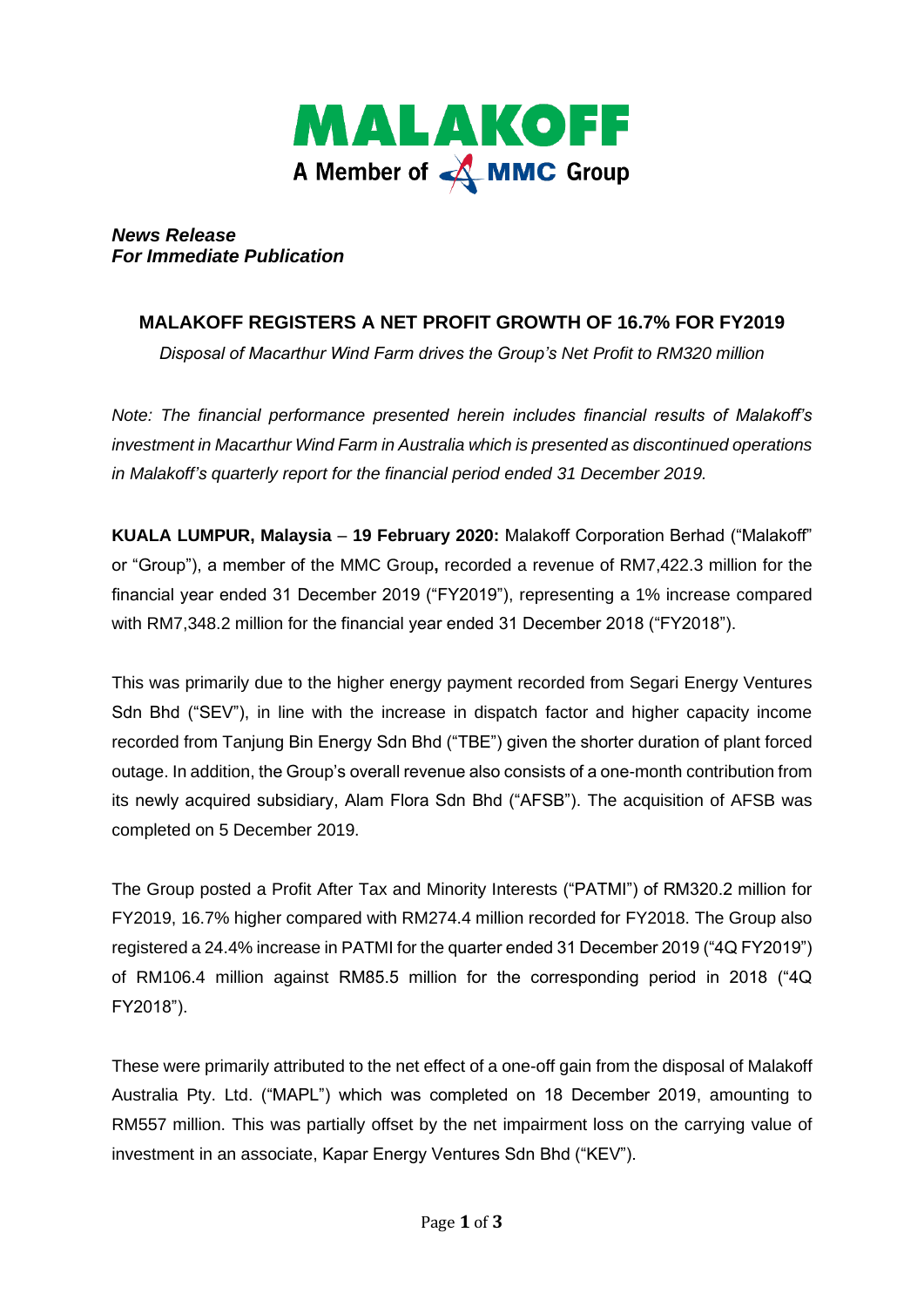The Board of Directors also recommended a final single-tier dividend payment of 4.11 sen per ordinary share in respect of FY2019, subject to the approval of the shareholders at the forthcoming Annual General Meeting. Together with the earlier interim dividend of 2.44 sen per share, the total dividend for the year is 6.55 sen per share. This translates to an annualised dividend yield of 7.5%, based on Malakoff's share price of RM0.875 as at 18 February 2020.

Dato' Ahmad Fuaad Kenali, Chief Executive Officer of Malakoff said, "The Group will continue to drive operational excellence in all its power plants to enhance their reliability and efficiency. Our TBE coal power plant had successfully achieved Unscheduled Outage Rate ("UOR") below the 6% threshold as at 31 December 2019, following the completion of major maintenance and rectification works last year."

In line with the Government's target to increase the Renewable Energy ("RE") generation capacity to 20% by 2025, he added that "The Group will continue to expand its footprint in the RE sector. Most recently in December 2019, the Group won the bids for two small hydro power projects with a total capacity of 55MW in Pahang through a competitive Feed-in Tariff ("FiT") e-bidding carried out by the Sustainable Energy Development Authority ("SEDA")."

For more details on Malakoff, please visit [www.malakoff.com.my](http://www.malakoff.com.my/) 

\*\*\*\*\*

## *About Malakoff Corporation Berhad*

*Malakoff is an independent water and power producer ("IWPP") with core focus on power generation, water desalination and operation & maintenance services. In Malaysia, Malakoff is the largest independent power producer ("IPP") with an effective generating capacity of 5,910 MW from its six power plants.* 

*Malakoff's international assets include power and water ventures in Saudi Arabia, Bahrain and Oman, with an effective capacity of 588 MW of power and 472,975 m<sup>3</sup> /day of water* 

*desalination. Malakoff is also actively looking to venture further into the Middle East and North Africa region as well as the South-East Asian markets.* 

*Through its wholly-owned subsidiary, Teknik Janakuasa Sdn Bhd, Malakoff has involvements in operation & maintenance services locally and in Saudi Arabia, Kuwait, Oman and Indonesia.*

*Malakoff believes in working together with all stakeholders in productive partnerships. As such, the Group takes pride in being a responsible operator and a good corporate citizen in all communities where it operates.*

*Malakoff is a member of the MMC Group.*

#### *Enquiries*

*Please log on to www.malakoff.com.my or call:*